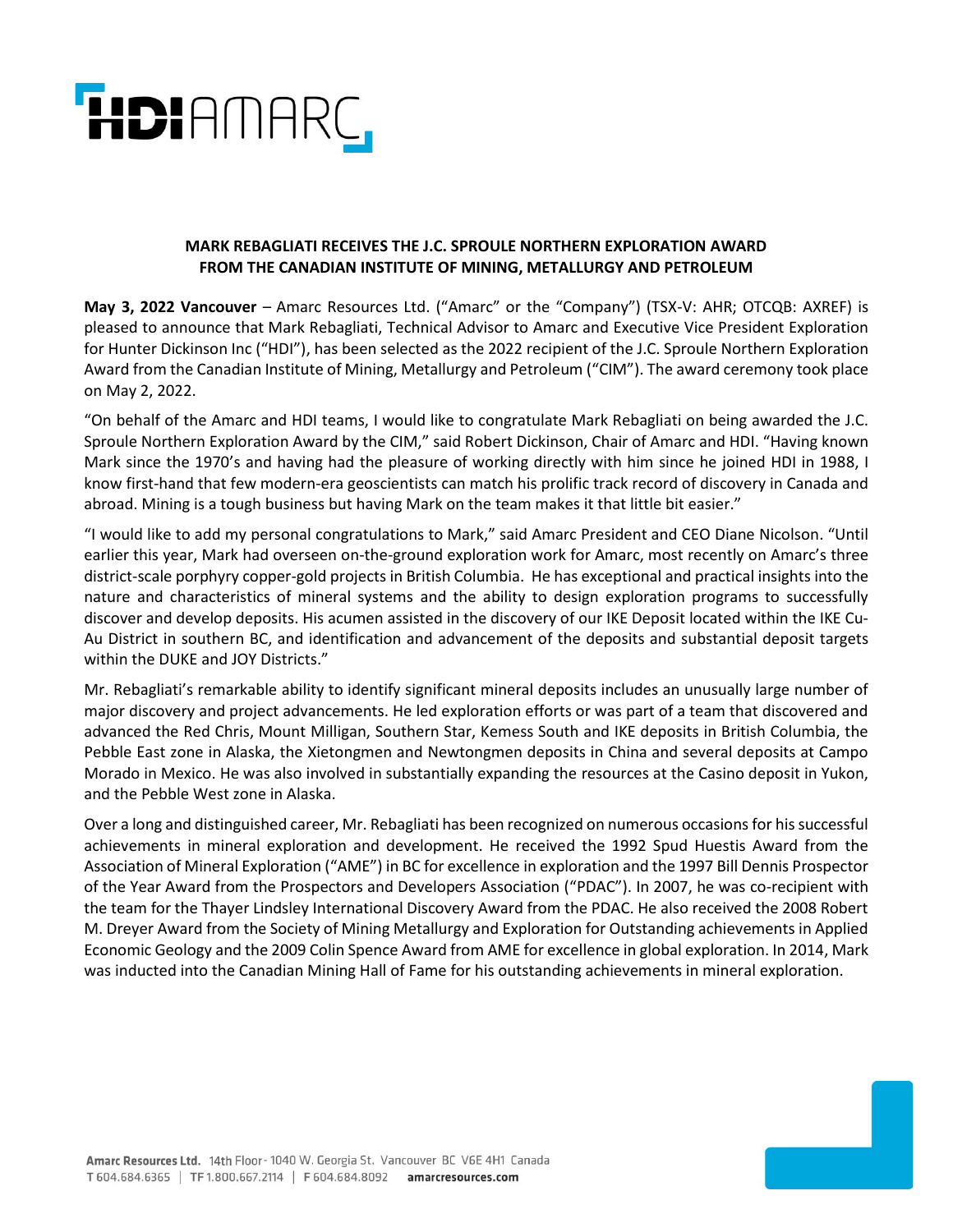## **About Amarc Resources Ltd.**

Amarc is a mineral exploration and development company with an experienced and successful management team focused on developing a new generation of long-life, high-value porphyry copper-gold mines in BC. By combining high-demand projects with dynamic management, Amarc has created a solid platform to create value from its exploration and development-stage assets.

Amarc is advancing its 100%-owned IKE, DUKE and JOY porphyry copper±gold districts located in different prolific porphyry regions of southern, central and northern BC, respectively. Each district represents significant potential for the development of multiple and important-scale, porphyry copper±gold deposits. Importantly each of the three districts is located in proximity to industrial infrastructure – including power, highways and rail.

Amarc is associated with HDI, a diversified, global mining company with a 30-year history of porphyry discovery and development success. Previous and current HDI projects include some of BC's and the world's most important porphyry deposits – such as Pebble, Mount Milligan, Southern Star, Kemess South, Kemess North, Gibraltar, Prosperity, Xietongmen, Newtongmen, Florence, Casino, Sisson, Maggie, IKE and PINE. From its head office in Vancouver, Canada, HDI applies its unique strengths and capabilities to acquire, develop, operate and monetize mineral projects.

Amarc works closely with local governments, Indigenous groups and stakeholders in order to advance its mineral projects responsibly, and in a manner that contributes to sustainable community and economic development. We pursue early and meaningful engagement to ensure our mineral exploration and development activities are well coordinated and broadly supported, address local priorities and concerns, and optimize opportunities for collaboration. In particular, we seek to establish mutually beneficial partnerships with Indigenous groups within whose traditional territories our projects are located, through the provision of jobs, training programs, contract opportunities, capacity funding agreements and sponsorship of community events. All Amarc work programs are carefully planned to achieve high levels of environmental and social performance.

For further details on Amarc Resources Ltd., please visit the Company's website at [www.amarcresources.com](http://www.amarcresources.com/) or contact Dr. Diane Nicolson, President and CEO, at (604) 684-6365 or within North America at 1-800-667-2114.

ON BEHALF OF THE BOARD OF DIRECTORS OF AMARC RESOURCES LTD.

Dr. Diane Nicolson President and CEO

Neither the TSX Venture Exchange nor any other regulatory authority accepts responsibility for the adequacy or accuracy of this release.

## **Forward Looking and other Cautionary Information**

This news release includes certain statements that may be deemed "forward-looking statements". All such statements, other than statements of historical facts that address exploration plans and plans for enhanced relationships are forward-looking statements. Although the Company believes the expectations expressed in such forward-looking statements are based on reasonable assumptions, such statements are not guarantees of future performance and actual results or developments may differ materially from those in the forwardlooking statements. Assumptions used by the Company to develop forward-looking statements include the following: Amarc's projects will obtain all required environmental and other permits and all land use and other licenses, studies and exploration of Amarc's projects will continue to be positive, and no geological or technical problems will occur. Factors that could cause actual results to differ materially from those in forward-looking statements include market prices, potential environmental issues or liabilities associated with exploration, development and mining activities, exploitation and exploration successes, continuity of mineralization, uncertainties related to the ability to obtain necessary permits, licenses and tenure and delays due to third party opposition, changes in and the effect of government policies regarding mining and natural resource exploration and exploitation, exploration and development of properties located within Aboriginal

-2-